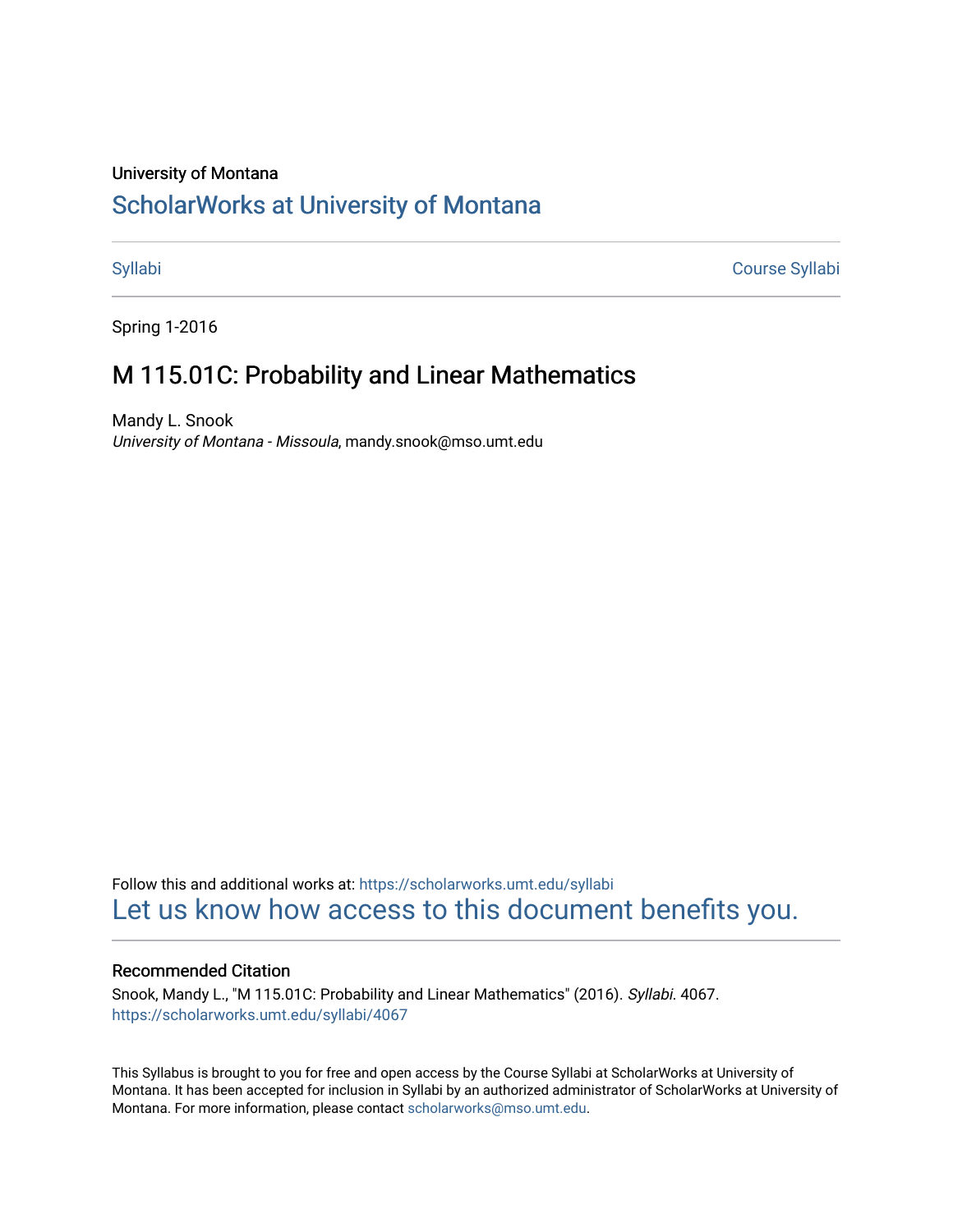

M115 Probability and Linear Mathematics Department of Applied Arts and Sciences Spring 2016 Syllabus

Instructor: Mandy Snook Office: MLIB 115, MTLC, Basement of Mansfield Library Office Hours: Monday 10:30-3pm, Tuesday 3-6pm, Friday 10:30-5pm **Instructor E-mail:** Mandy.Snook@mso.umt.edu



**eText:** *Finite Mathematics-10<sup>th</sup> Edition*, Lial, Greenwell, Ritchey

# **Chance favors the prepared mind.--Louis Pasteur**

### **Welcome to Probability and Linear Mathematics!**

**M115** is really two math courses in one. The first half of the course includes topics describing linear functions and their applications. We will examine phenomena that can be described as linear functions as well as common techniques for solving systems of linear equations. The second part is an introduction to probability; probability provides important foundations for the study of statistics.

Placement in M115 is based on your individual mathematics assessment (ALEKS, ACT, COMPASS, or SAT) or completion of either M090 (Introductory Algebra) with a grade of RB- or better or M095 (Intermediate Algebra) with a grade of RC- or better. (The "R" designation indicates that the course is remedial or developmental.)

*Be certain that you are enrolled in the proper math class at the beginning of the semester. You may not be able to switch into a more appropriate class after the first week. If you have any concerns about your placement see me immediately.*

This course has been designed for you, the student. Your willing participation is essential if you plan to succeed in this course. Attendance is not part of your final grade, but no one can teach you if you are not in class engaged and ready to learn. Turn off your cell phone (and yes, that includes text messaging). Come to class and come prepared. Please understand that it is impossible for any instructor to cover every example in class. You need to do your part by reading the book on your own to the best of your ability. Don't fall behind. Pay attention and participate! You are an important part of this class — in fact, you ARE the class and have everything to do with how the class "feels." You can make this class lively and interesting or you can make it silent and boring. If you keep up with the homework, you will find the material makes sense and the challenges are manageable.

Our classroom environment is based on mutual respect and appreciation. I will respect your efforts and appreciate your contributions, and you should do the same for me and your classmates. Support your classmates' efforts as well as your own and it will make our entire class stronger.

I cannot emphasize enough how important it is for you to be diligent in your study habits. You cannot learn math by wishful thinking alone; you need to put in the effort in order to be able to learn the material. Different students have different learning styles, but every student can improve with effort. Find the technique that works best for you.

**ATTENDANCE:** Attendance does not directly contribute to your grade in M115, but regular attendance can only strengthen your learning. You cannot expect to succeed in this course if you miss many classes; important information may be shared at any time that may not be posted on Course Compass. University of Montana policy states:

Students who are registered for a course but do not attend the first two class meetings may be required by the instructor to drop the course. This rule allows for early identification of class vacancies to permit other students to add classes. **Students not allowed to remain must complete a drop form or drop the course on the internet [\(http://cyberbear.umt.edu\)](http://cyberbear.umt.edu/) to avoid receiving a failing grade.** Students who know they will be absent should contact the instructor in advance.

Students are expected to attend all class meetings and complete all assignments for courses in which they are enrolled. Instructors may excuse brief and occasional absences for reasons of illness, injury, family emergency, or participation in a University sponsored activity. (University sponsored activities include for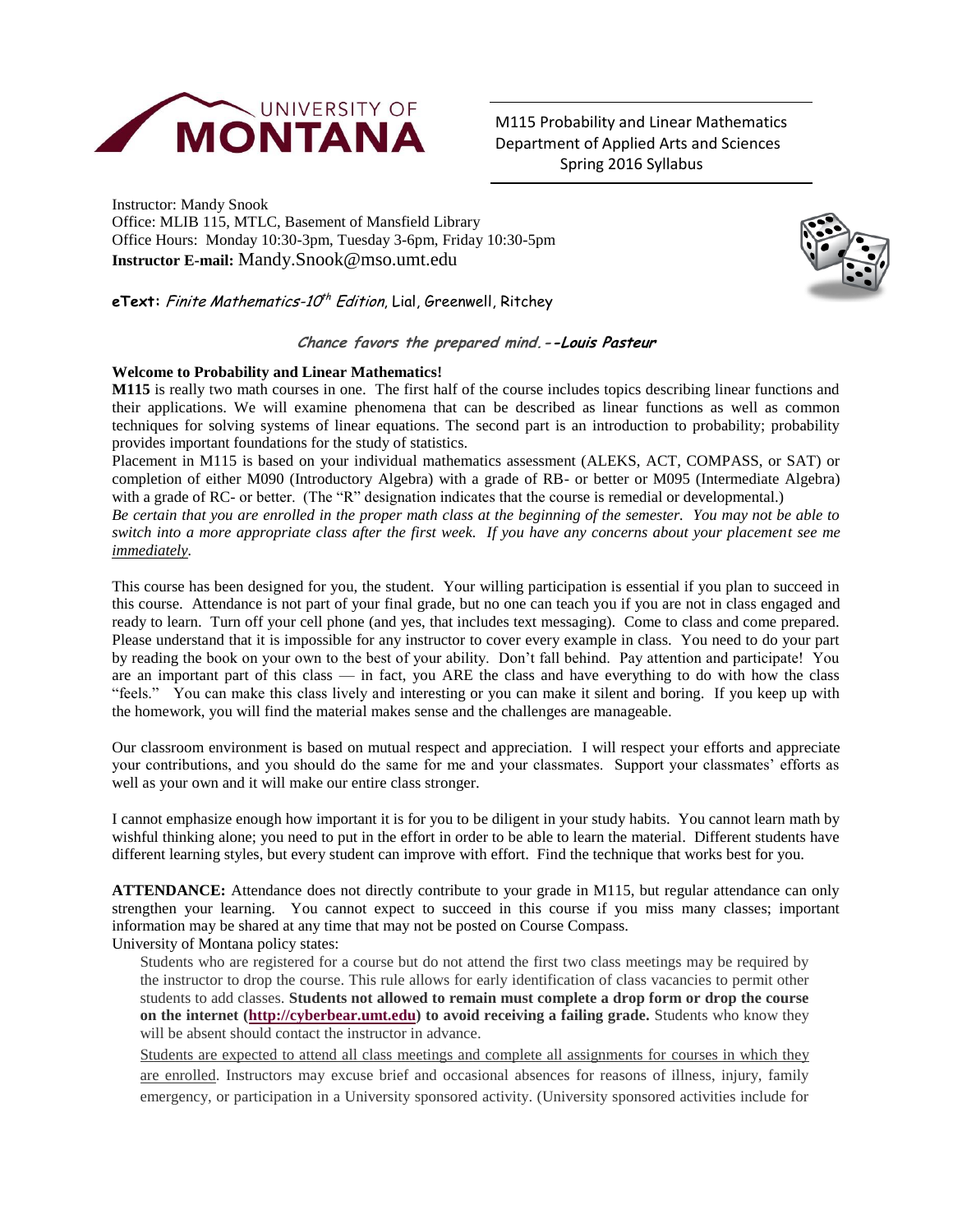example, field trips, ASUM service, music or drama performances, and intercollegiate athletics.) Instructors shall excuse absences for reasons of military service or mandatory public service.

#### **COURSE CONTENT:**

1. Linear Functions (Slopes and Equations of Lines, Linear Functions and applications, linear vs. exponential functions)

- 2. Uses of Percentages
- 3. Systems of Linear Equations and Matrices

4. Linear Programming, The Graphical Method (Graphing Linear Inequalities, Solving Linear Programming Problems Graphically, Applications)

5. Sets and Probabilities (Sets, Applications of Venn Diagrams, Basic Concepts of Probability, Conditional Probability; Independent Events, Bayes' Theorem)

6. Counting principles; Further Probability Topics (The Multiplication Principle, Permutations, Combinations, Probability Applications of Counting Principles, Binomial Probability, Probability Distributions; Expected Value)

7. Statistics (Frequency Distributions; Measures of Central Tendency, Measures of Variation, The normal distribution, Normal Approximation to the Binomial Distribution)

## **COURSE OBJECTIVES:**

Upon successful completion of the course, students will be able to perform each of the following:

- 1. Master basic concepts of lines, linear systems, matrices and linear programming (graphical method only).
- 2. Understand basic probability concepts: probability models (Venn diagrams, two-way tables), sample spaces with equally likely outcomes (counting), conditional probability (tree diagrams), Bayes' theorem, binomial probabilities, probability distributions.

3. Understand the rudiments of statistics: measures of center and spread, the normal distribution and the normal approximation to the binomial distribution.

4. Use the above concepts to solve application problems (this includes learning to precisely formulate a problem and to interpret solutions).

**MYLABSPLUS (MLP):** MyLabsPlus is an innovative way for you to do homework and take quizzes with immediate feedback; MyLabsPlus also keeps you on task and using your developing math skills. Every section of the M115 text covered in class has a corresponding assignment in MyLabsPlus; homework can be retaken as often as you wish until the unit closes. Review exercises at the end are optional but recommended.

There is a chapter quiz for each of the chapters covered in class as well; each quiz can be taken three times and the highest score is the recorded score. **NOTE** that these assignments and chapters are open for specific times and in a specific order. Check the MyLabsPlus calendar frequently and attend class to be sure you are keeping current with your assignments. You must keep up with the progression in order to succeed in this course. Late assignments and tests will not be reopened without a compelling reason.

You may access your MyLabsPlus course shell through [http://my.umt.edu](http://my.umt.edu/) by clicking the MyLabsPlus icon at the top of the page and using your NetID/Password.

**CALCULATOR:** A graphing calculator is required for M115; the Department of Applied Arts and Sciences uses and recommends Texas Instruments models TI-83 or TI-84. Calculators with symbolic manipulation capabilities (e.g., TI-89, TI-92) will not be allowed in testing situations.

**IN-CLASS TESTS:** Five tests will be given in class. Testing serves an important purpose; these tests are intended to give you an opportunity to share what you have learned, not to intimidate you. Graphing calculators removed from their cases are permitted, but may not be shared with other students during the exam. All scratch work must be done directly on the exam and returned to me when leaving the classroom.

A single page  $(8\frac{1}{2}x11)$  of notes (both sides) may be used to assist you during tests.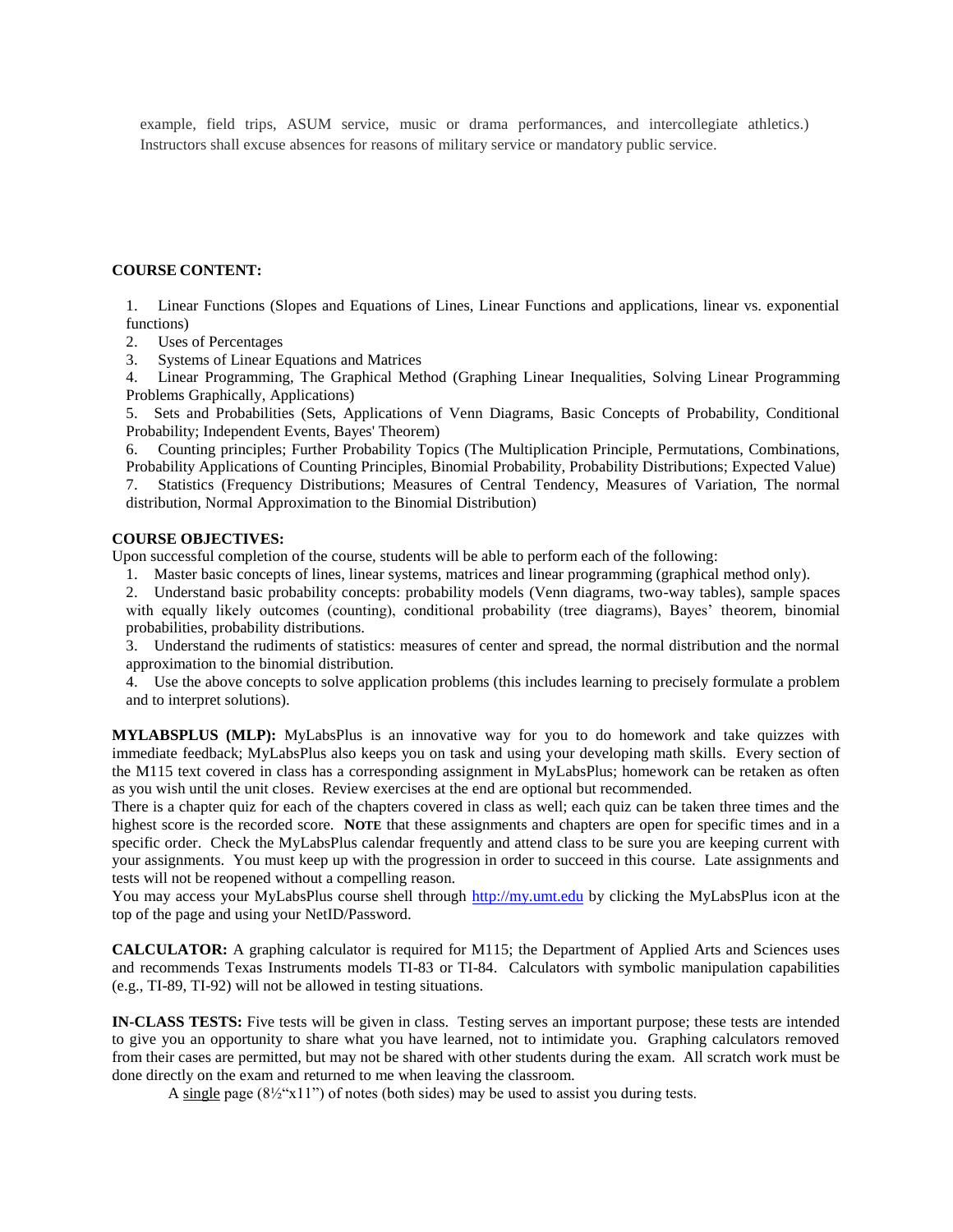When circumstances prevent you from taking a test at the scheduled time, contact me PRIOR to the time of the test to announce your absence. Absences are excused only for reasons of illness, injury, family emergency, or a University-sponsored activity. Arrangements for a make-up exam must occur within a week of the scheduled exam date. Failure to arrange a make-up exam within a week of the scheduled exam date will result in a score of zero for the exam. At most one make-up exam will be given.

 Tests will be returned one week after the test date. If you have questions regarding the grading of your test, please wait until after class to discuss it.

**FINAL EXAM:** The final exam for this class is comprehensive and is worth 150 points. Student who finish the course with an 89.5% or better will be excused from the final exam.

**ACADEMIC CONDUCT:** All students are expected to practice academic honesty as defined by the Student Conduct Code, available at [http://life.umt.edu/sa/documents/fromWeb/StudentConductCode1.pdf.](http://life.umt.edu/sa/documents/fromWeb/StudentConductCode1.pdf) Academic misconduct is subject to an academic penalty by the instructor and a disciplinary sanction by the university.

## **DROPPING AND ADDING COURSES OR CHANGING SECTIONS, GRADING OR CREDIT STATUS:**

Students are expected, when selecting and registering for their courses, to make informed choices and to regard those choices as semester long commitments and obligations.

After registering and through the **first fifteen (15) instructional days of the semester**, students may use [\(http://cyberbear.umt.edu\)](http://cyberbear.umt.edu/) to drop and add courses or change sections and credits.

**Change of grading option to audit is not allowed after the 15 instructional day.** 

**Beginning the sixteenth (16) instructional day of the semester through the forty-fifth (45) instructional day,** students use paper forms to drop, add and make changes of section, grading option, or credit. The drop/add form must be signed by the instructor of the course and the student's advisor. The signed drop/add form must be returned to the Registration Counter (or the Registrar's Office at the College of Technology) no later than the **forty-fifth** instructional day.

**Beginning the forty-sixth (46) instructional day of the semester through the last day of instruction before scheduled final examinations, students must petition to drop.** The petition form must be signed by the instructor of the course and the student's advisor and, the dean of the student's major. The instructor assigns a grade of WP (withdrew/passing) if the student's course work has been passing or a WF (withdrew/failing) if the course work has been failing. These grades do not affect grade averages but they are recorded on students' transcripts.

Documented justification is required for dropping courses by petition. Some examples of documented circumstances that may merit approval are:

- Error in registration,
- Accident or illness,
- Family emergency, or
- Other circumstances beyond the student's control
- $\bullet$

Reasons that are not satisfactory include:

- Forgetting to turn in a drop slip
- Protecting a student's grade point average

The opportunity to drop a course for the current term ends on the last day of instruction before scheduled final exams. Dropping a course taken in a previous term or altering grading option or audit status for such a course is not allowed. The only exceptions are for students who have received a grade of NF (never attended).

## **WITHDRAWAL FROM THE UNIVERSITY:**

Students who withdraw from the University while a semester is in progress must complete withdrawal forms which are obtained from the Registration Counter in Griz Central in the Lommasson Center or the Registrar's Office in the College of Technology. Drop/add forms cannot be used to withdraw from school and students are not allowed to drop all their courses on the internet. Medical withdrawals are granted only for a student's significant health problems and must be documented by a healthcare provider.